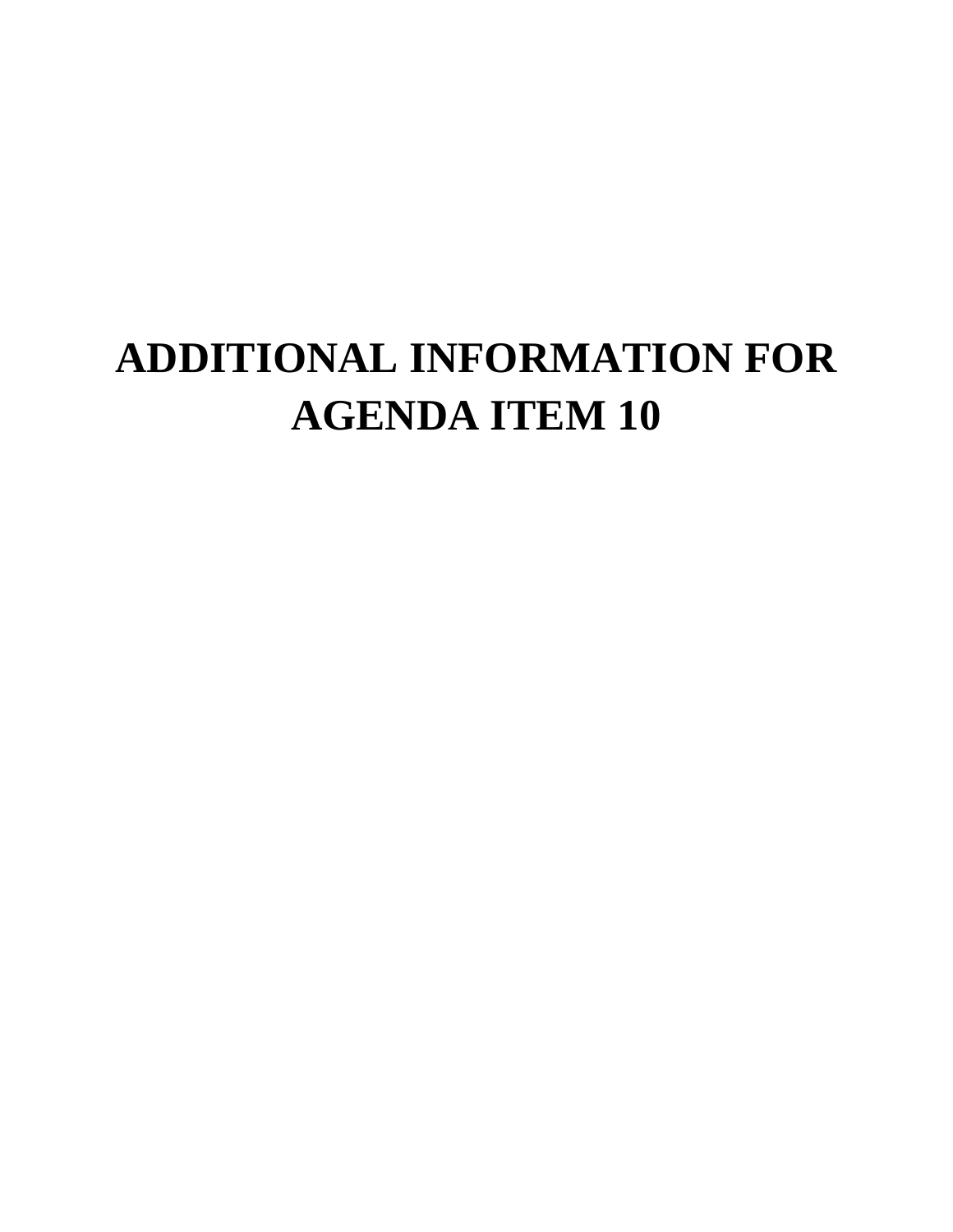|              |                                                                                                |                      |                      |                   |               | Pot 3 CD/FS    |
|--------------|------------------------------------------------------------------------------------------------|----------------------|----------------------|-------------------|---------------|----------------|
| County       | Project                                                                                        | <b>BOCC Approval</b> | <b>Project Stage</b> | <b>Total Cost</b> | Pot 3 Request | <b>Request</b> |
| Escambia     | <b>Bayou Chico Restoration</b>                                                                 | v                    | Feasibility          | 22,800,000        | 12,700,000    | 230,000        |
| Santa Rosa   | Santa Rosa Sound Water Quality Improvement Program - Navarre Beach WWTF                        | $\checkmark$         | Planning             | 25,000,000        | 7,000,000     | 0              |
| Santa Rosa   | Santa Rosa Sound Water Quality Improvement Program - Holley/Navarre Septic to Sewer            |                      | <b>Planning</b>      | 6,155,616         | 2,000,000     | 0              |
| Santa Rosa   | Santa Rosa Sound Water Quality Improvement Program - Holley/Navarre Stormwater                 | $\mathsf{v}$         | Feasibility          | 4,000,000         | 2,000,000     | 250,000        |
| Santa Rosa   | Santa Rosa Sound Water Quality Improvement Program - Gulf Breeze Soundside Dr. Septic to Sewer | Y                    | Feasibility          | 2,000,000         | 1,000,000     | $\mathbf 0$    |
| Okaloosa     | Veterans Park Living Shorelines Project                                                        | Y                    | Feasibility          | 4,000,000         | 1,500,000     | $\mathbf 0$    |
| Okaloosa     | Fish Aggregating Devices (FADs)                                                                | $\mathsf{v}$         | Feasibility          | 500,000           | 500,000       | $\mathbf 0$    |
| Okaloosa     | Stormwater Retrofit Program - Gap Creek, Cinco Bayou, Lake Lorraine, Choctawhatchee Bay        |                      | Feasibility          | 5,700,000         | 4,700,000     | 110,000        |
| Okaloosa     | Choctawhatchee Bay Estuary Program, Microbial tracking program, Coastal sewer rehab            | Y                    | Planning             | 2,000,000         | 1,000,000     | 50,000         |
| Okaloosa     | Shoal River Headwaters Protection Program                                                      | Y                    | Feasibility          | 6,300,000         | 5,300,000     | 80,000         |
| Okaloosa     | Destin/Ft Walton Beach Access Points                                                           | Y                    | Feasibility          | 2,400,000         | 700,000       | $\mathbf 0$    |
| Walton       | US 331 Corridor Choctawhatchee Bay Area Sewer Expansion                                        | <b>V</b>             | Feasibility          | 9,500,000         | 6,100,000     | 125,000        |
| Walton       | Freeport Septic to Sewer Conversion                                                            |                      | Feasibility          | 6,600,000         | 6,600,000     | 125,000        |
| Bay          | North Bay Water Quality Program & Septic to Sewer Conversion (Phases 1-3)                      | $\mathsf{v}$         | Design & Permitting  | 18,200,000        | 9,000,000     | 100,000        |
| Bay          | St Andrews Bay Water Quality Program                                                           | $\vee$               | Feasibility          | 7,000,000         | 3,700,000     | 0              |
| Gulf         | Septic to Sewer Beachside Port St. Joe, Beacon Hill & Wewa                                     | Y                    | Feasibility          | 14,000,000        | 7,000,000     | TBD            |
| Gulf         | Public Access - Boat Ramps in St. Joe Bay, Chipola River and Dead Lakes                        | <b>V</b>             | Planning             | 2,000,000         | 2,000,000     | 20,000         |
| Gulf         | Breakwaters to support beach nourishment                                                       | $\checkmark$         | Feasibility          | 6,000,000         | 3,700,000     | $\mathbf 0$    |
| Franklin     | Coastal Emergency/Resiliency Program                                                           | N                    | Planning             | 1,000,000         | 1,000,000     | $\mathbf 0$    |
| Franklin     | Apalachicola Oyster Resiliency Program                                                         | N                    | Planning             | 5,000,000         | 5,000,000     | 100,000        |
| Franklin     | Eastpoint Channel Dredging/marsh creation                                                      | N                    | Implementation       | 3,000,000         | 3,000,000     | $\mathbf 0$    |
| Franklin     | 2 Mile Channel Dredging                                                                        | N                    | Planning             | 3,750,000         | 3,750,000     | 200,000        |
| Wakulla      | Wakulla Springshed Water Quality Protection - Coastal Sewer                                    | Y                    | Planning             | 21,000,000        | 2,200,000     | TBD            |
| Wakulla      | Wakulla Springshed Water Quality Protection - Wakulla Springshed                               | $\checkmark$         | Planning             | 35,000,000        | 2,300,000     | <b>TBD</b>     |
| Wakulla      | Wakulla Springshed Water Quality Protection - Winco WWTP                                       | $\vee$               | Planning             | 15,000,000        | 2,200,000     | TBD            |
| Wakulla      | Wakulla Coastal Access and Preservation Program - Bayside Marina                               | Y                    | Planning             | 3,000,000         | 1,500,000     | <b>TBD</b>     |
| Wakulla      | Wakulla Coastal Access and Preservation Program - Oak Trailhead                                | Y                    | Planning             | 1,500,000         | 1,000,000     | TBD            |
| Wakulla      | Wakulla Coastal Access and Preservation Program - Skipper Bay Park                             | Y                    | Planning             | 3,000,000         | 1,500,000     | TBD            |
| Wakulla      | Wakulla Coastal Access and Preservation Program - Spring Creek Marina                          | Y                    | Planning             | 2,700,000         | 1,000,000     | TBD            |
| Wakulla      | Wakulla Coastal Access and Preservation Program - Mashes Sands                                 | Y                    | Planning             | 1,500,000         | 1,000,000     | <b>TBD</b>     |
| Jefferson    | Wacissa River Headwaters Protection Plan                                                       | $\mathsf{N}$         | Feasibility          | 7,200,000         | 7,200,000     | 80,000         |
| Jefferson    | Wacissa Headwaters Park Masterplan                                                             | N                    | Planning             | 2,000,000         | 2,000,000     | 30,000         |
| Jefferson    | Goose Pasture Recreation Area                                                                  | N                    | Planning             | 1,000,000         | 1,000,000     | 30,000         |
| Jefferson    | <b>County Mine Reclamation/Recreation Area</b>                                                 | N                    | Planning             | 1,500,000         | 1,500,000     | 30,000         |
| Jefferson    | <b>Pinhook River Coastal Access</b>                                                            | N                    | <b>Planning</b>      | 500,000           | 500,000       | 25,000         |
| Jefferson    | Dam Restoration and Portage Structure                                                          | N                    | Planning             | 500,000           | 500,000       | 25,000         |
| Taylor       | Public Access - Land Acquisition, Boat Ramps                                                   | N                    | Planning             | 6,800,000         | 6,800,000     | 100,000        |
| Taylor       | <b>Public Access - Dredging</b>                                                                | N                    | Feasibility          | 5,900,000         | 5,900,000     | 100,000        |
| <b>Dixie</b> | Canal Dredging Program/Horseshoe Beach Commercial Dock                                         | N                    | Planning             | 6,500,000         | 3,000,000     | 90,000         |
| <b>Dixie</b> | Shired Island Beach Restoration/Living Shoreline                                               | N                    | Concept              | 2,000,000         | 2,000,000     | 60,000         |
| <b>Dixie</b> | <b>Regional Oyster Restoration</b>                                                             | $\mathsf{N}$         | Concept              | 1,000,000         | 500,000       | 30,000         |
| <b>Dixie</b> | Coastal Access Program                                                                         | N                    | Planning             | 2,000,000         | 2,000,000     | 60,000         |
| <b>Dixie</b> | Septic to Sewer Conversion/Expansion Program                                                   | N                    | Planning             | 10,000,000        | 5,200,000     | 60,000         |
| Levy         | Septic to Sewer Conversion                                                                     | N                    | Concept              | 30,000,000        | 6,700,000     | 200,000        |
| Levy         | <b>Oyster Restoration Program</b>                                                              | N                    | Concept              | 4,000,000         | 4,000,000     | 50,000         |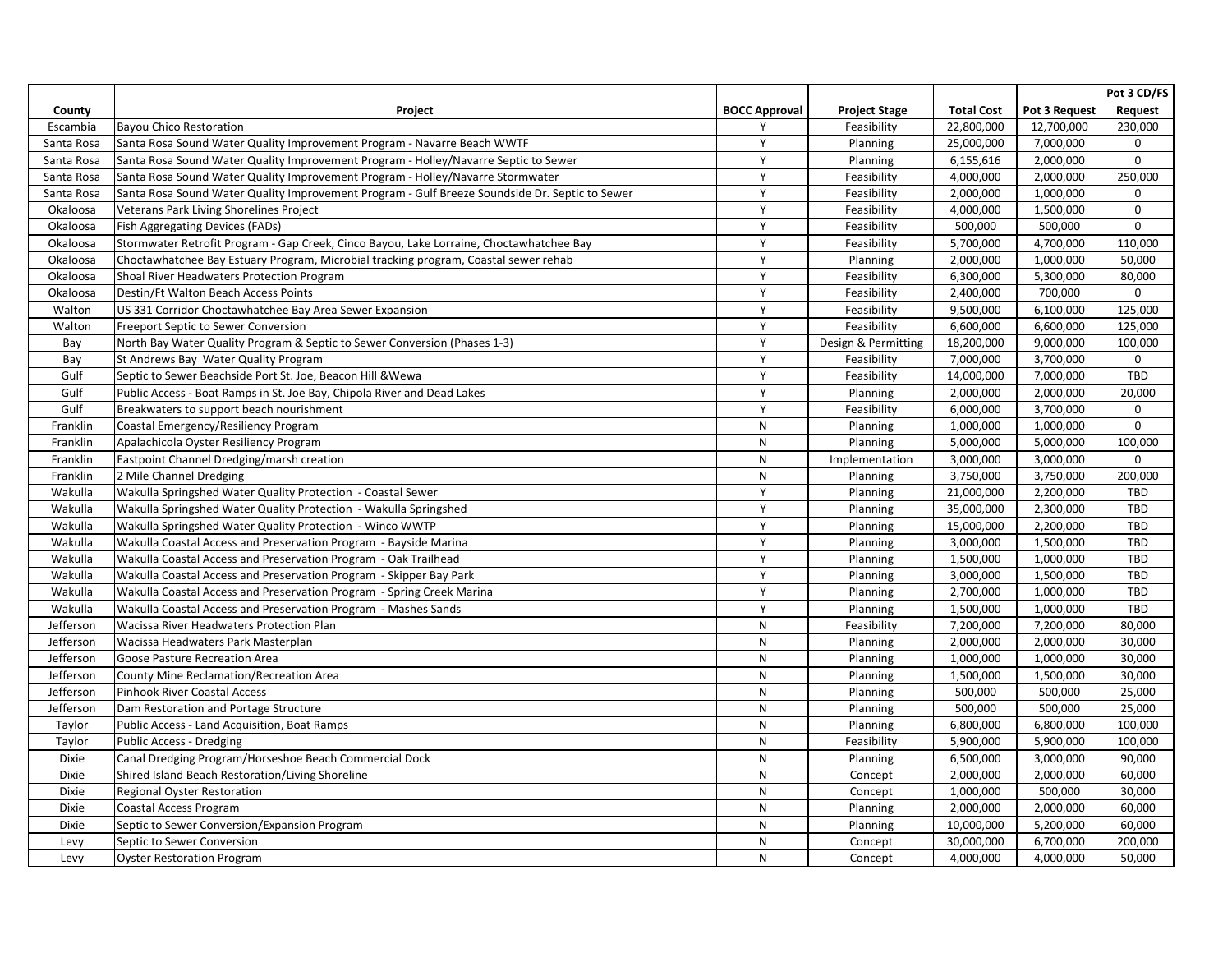|              |                                                                                        |                      |                      |                   |               | Pot 3 CD/FS  |
|--------------|----------------------------------------------------------------------------------------|----------------------|----------------------|-------------------|---------------|--------------|
| County       | Project                                                                                | <b>BOCC Approval</b> | <b>Project Stage</b> | <b>Total Cost</b> | Pot 3 Request | Request      |
| Levy         | Waccasassa River Headwaters Land Acquisition                                           | N                    | Planning             | 2,000,000         | 2,000,000     | $\mathbf 0$  |
| Citrus       | <b>Sunset Park Property Acquisition</b>                                                | $\vee$               | Planning             | 850,000           | 850,000       | $\mathbf 0$  |
| Citrus       | Barge Canal Boat Ramp                                                                  | Y                    | Implementation       | 3,718,823         | 3,718,823     | $\mathbf 0$  |
| Citrus       | Kings Bay Springshed Water Quality Treatment Program                                   | Y                    | Planning             | 1,819,720         | 1,819,720     | $\mathbf{0}$ |
| Citrus       | NW Quadrant Septic Forcemain (US 19 Forcemain/ReUse line to Duke)                      | $\vee$               | Feasibility          | 3,500,000         | 3,500,000     | 240,000      |
| Hernando     | Marine & Coastal Habitat Enhancement Program - Regional Artificial Reef Project        | $\checkmark$         | Feasibility          | 1,840,000         | 1,840,000     | 35,000       |
| Hernando     | Marine & Coastal Habitat Enhancement Program - Oyster Reef & Living Shorelines Project | Y                    | Feasibility          | 1,030,000         | 1,030,000     | 10,000       |
| Hernando     | Marine & Coastal Habitat Enhancement Program - Hard Bottom Mapping & Characterization  | Y                    | Feasibility          | 640,000           | 640,000       | $\mathbf 0$  |
| Hernando     | Marine & Coastal Habitat Enhancement Program - Economic Assessement                    | $\mathsf{Y}$         | Planning             | 90,000            | 90,000        | $\mathbf{0}$ |
| Hernando     | Waterway/Gulf Access Program - Improve & Expand Coastal Access                         | $\vee$               | Feasibility          | 3,200,000         | 3,200,000     | 120,000      |
| Hernando     | Waterway/Gulf Access Program - Paddling Trails                                         | $\mathsf{v}$         | Feasibility          | 50,000            | 50,000        | 5,000        |
| Hernando     | Waterway/Gulf Access Program - Channel Improvements                                    | $\mathsf{v}$         | Feasibility          | 750,000           | 750,000       | 40,000       |
| Hernando     | Hernando Water Quality Improvement Program - BMP Implementation                        | Y                    | Feasibility          | 650,000           | 650,000       | 22,000       |
| Hernando     | Hernando Water Quality Improvement Program - Spring Hill Sewer Study                   | Y                    | Design & Permitting  | 78,500,000        | 4,450,000     | $\mathbf 0$  |
| Pasco        | Regional Artificial Reef Program                                                       | Y                    | Planning             | 620,000           | 620,000       | 30,000       |
| Pasco        | <b>Crews Lake Restoration</b>                                                          | $\vee$               | Planning             | 1,500,000         | 1,500,000     | 30,000       |
| Pasco        | <b>CERN Environmental Education/PIERR</b>                                              | $\mathsf{v}$         | Concept              | 2,100,000         | 2,100,000     | $\mathbf 0$  |
| Pasco        | Regional Stormwater Improvements                                                       | $\mathsf{v}$         | Planning             | 18,000,000        | 5,000,000     | 100,000      |
| Pasco        | Coastal Water Quality Improvement Program                                              | Y                    | Planning             | 5,000,000         | 5,000,000     | 100,000      |
| Pinellas     | Lake Seminole Sediment Removal                                                         | Y                    | Implementation       | 5,200,000         | 3,450,000     | $\mathbf{0}$ |
| Pinellas     | Wastewater Collection System Improvements                                              | Y                    | Planning             | 18,200,000        | 5,400,000     | 150,000      |
| Pinellas     | Vulnerable Property Acquisition for Floodplain and Environmental Restoration           | $\mathsf{v}$         | Planning             | 5,000,000         | 2,500,000     | $\mathbf 0$  |
| Pinellas     | <b>Public Access to Waterways</b>                                                      | Y                    | Concept              | 2,000,000         | 1,000,000     | $\mathbf 0$  |
| Pinellas     | Artificial Reef Program                                                                | Y                    | Implementation       | 500,000           | 200,000       | $\mathbf 0$  |
| Hillsborough | Delaney Creek/Palm River Heights Septic to Sewer Conversion                            | ${\sf N}$            | Planning             | 35,000,000        | 9,200,000     | 100,000      |
| Hillsborough | Cockroach Bay Aquatic Preserve Land Acquisiton and Ecosystem Restoration Project       | N                    | Planning             | 21,000,000        | 3,500,000     | $\mathbf 0$  |
| Manatee      | Manatee River Restoration & Water Quality Improvement Program                          | N                    | Planning             | 3,000,000         | 3,000,000     | 50,000       |
| Manatee      | Robinson Preserve Expansion of Coastal Uplands                                         | N                    | Feasibility          | 1,250,000         | 1,250,000     | $\mathbf 0$  |
| Manatee      | Living Shoreline Restoration                                                           | $\mathsf{N}$         | Concept              | 1,000,000         | 1,000,000     | $\mathbf 0$  |
| Manatee      | <b>Preserve Management Plans</b>                                                       | N                    | Concept              | 300,000           | 300,000       | $\mathbf 0$  |
| Manatee      | <b>Artificial Reef Habitat Enhancement</b>                                             | N                    | Feasibility          | 1,000,000         | 1,000,000     | $\mathbf 0$  |
| Manatee      | <b>GSI Sunray Clam Aquaculture</b>                                                     | N                    | Planning             | 300,000           | 300,000       | 30,000       |
| Manatee      | Boardwalk & Trail Easements, Fishing pier                                              | N                    | Concept              | 2,000,000         | 2,000,000     | 30,000       |
| Manatee      | <b>Coastal Watershed Management Plans</b>                                              | N                    | Planning             | 3,600,000         | 2,500,000     | 50,000       |
| Manatee      | Urban Park Stormwater Improvements                                                     | N                    | Planning             | 2,100,000         | 2,100,000     | 50,000       |
| Sarasota     | Dona Bay Restoration Program                                                           | Y                    | Implementation       | 12,700,000        | 12,700,000    | $\mathbf 0$  |
| Charlotte    | Charlotte Harbor Septic to Sewer Conversion                                            | <b>V</b>             | Design & Permitting  | 405,000,000       | 12,700,000    | $\mathbf{0}$ |
| Lee          | <b>Bob Janes Preserve Restoration</b>                                                  | N.                   | Planning             | 20,000,000        | 12,700,000    | 200,000      |
| Collier      | Collier County Comprehensive Watershed Improvement Plan                                | Y                    | Design & Permitting  | 32,000,000        | 12,700,000    | $\mathbf{0}$ |
| Monroe       | Florida Keys Canal Restoration                                                         | Y                    | Implementation       | 30,000,000        | 12,700,000    | $\mathbf{0}$ |
|              |                                                                                        |                      |                      | 1,047,514,159     | 291,758,543   | 3,752,000    |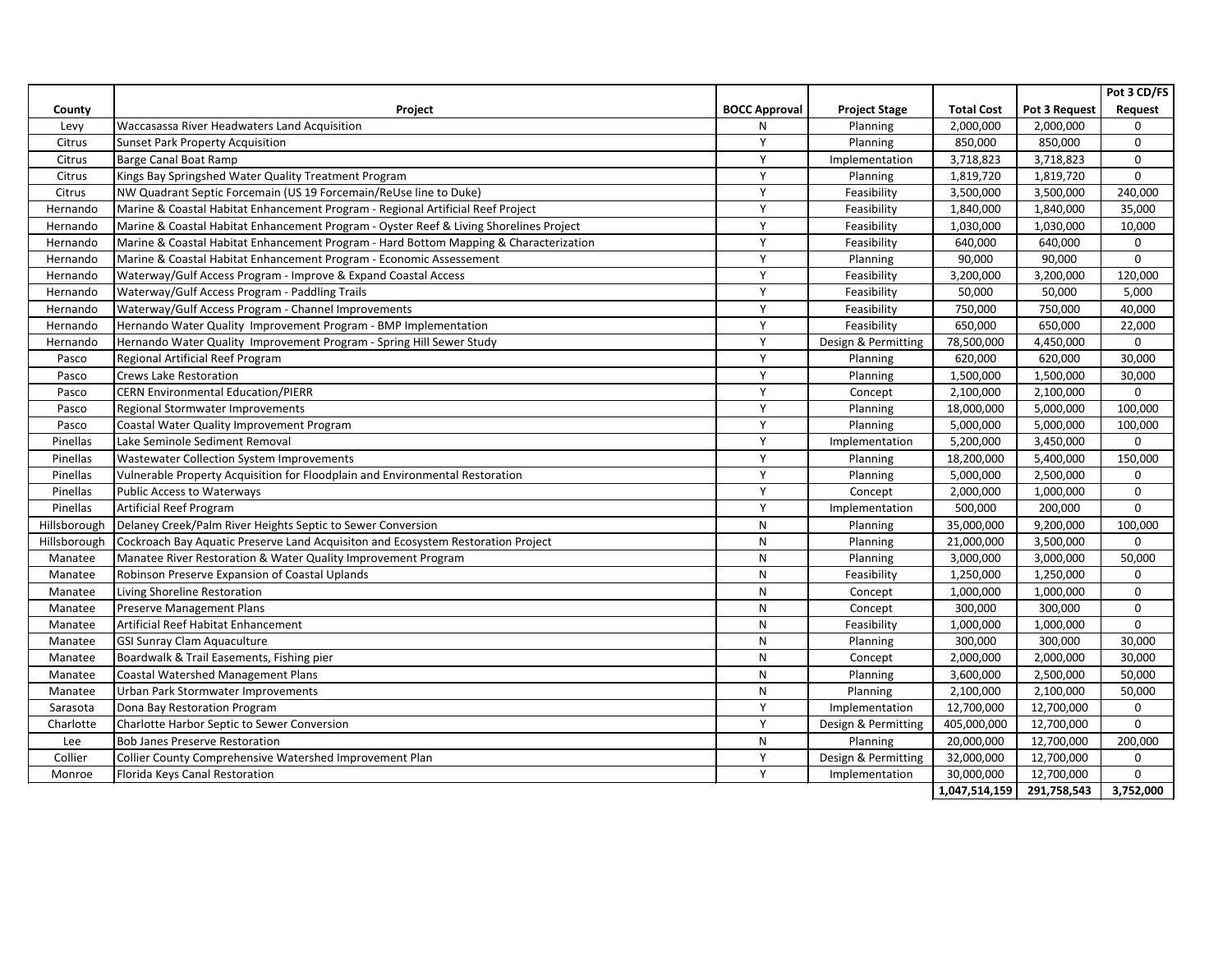## FDEP Category

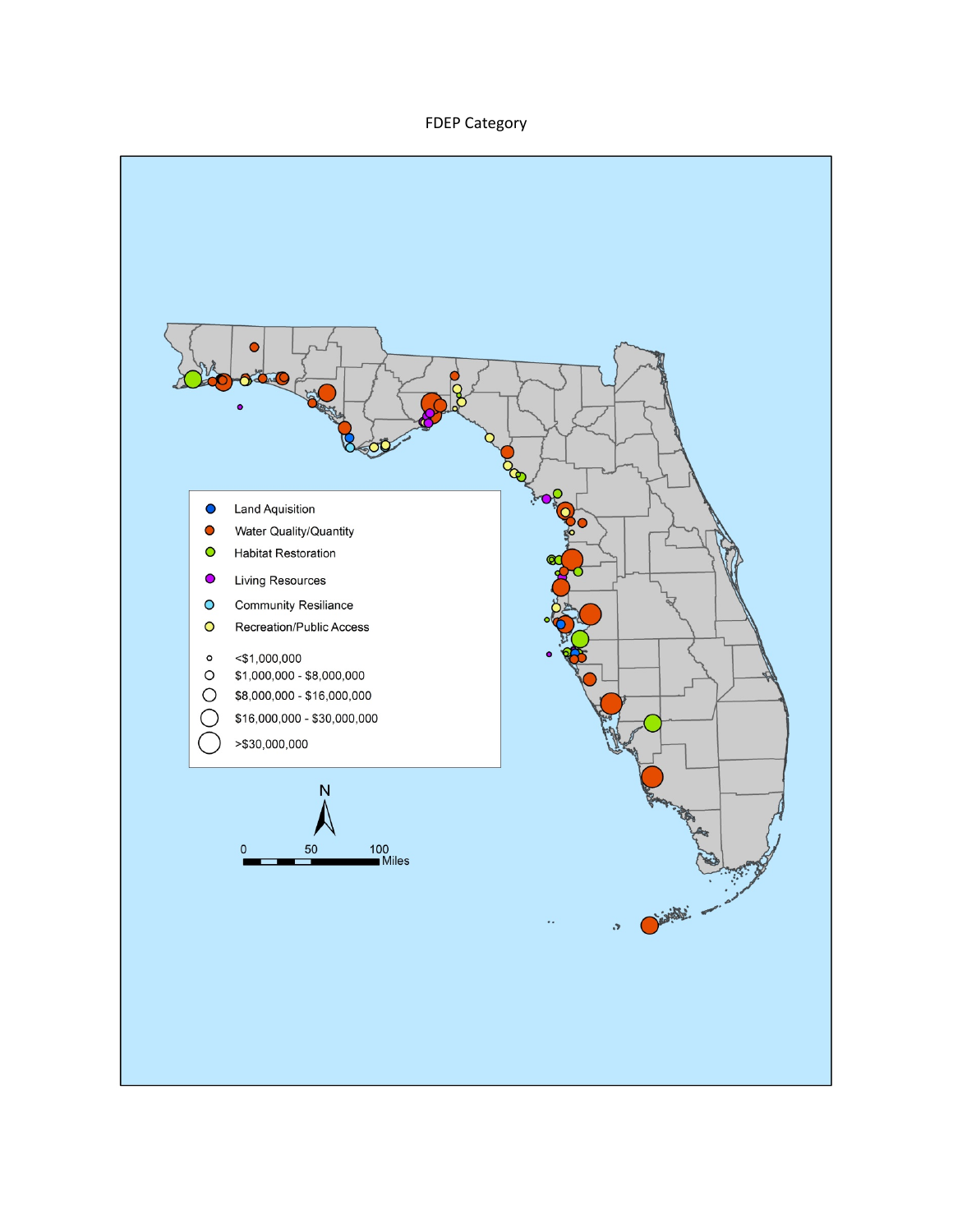County Impaired Waterbodies & Projects

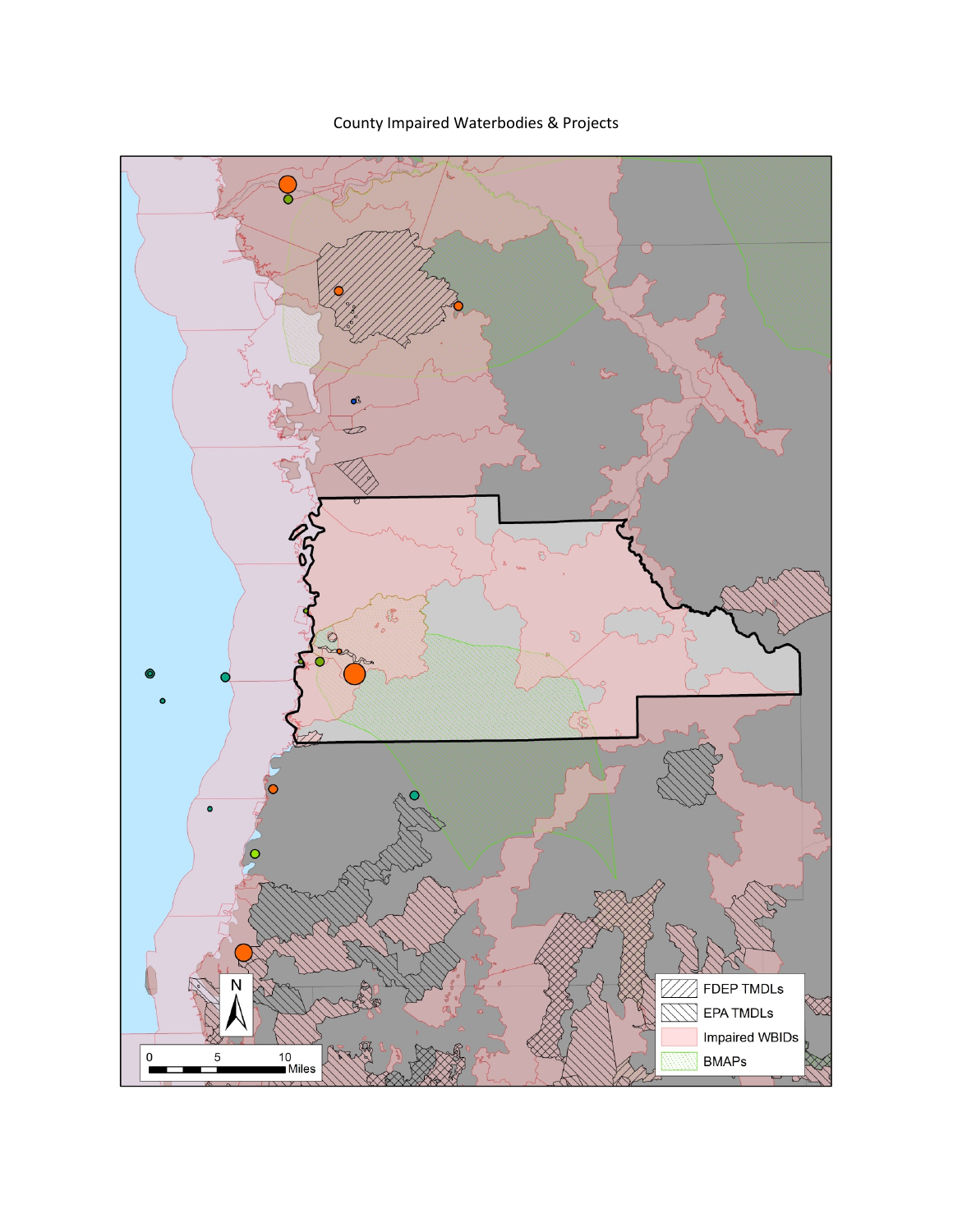## **Florida SEP Questions for Restoration Council 4/4/17**

#### **SEP Content and Organization**

- 1) We have reviewed both the Louisiana and Mississippi SEPs and see a large discrepancy in the level of project description details provided in those respective SEPs. We are assuming that all projects described in the SEP must be: a) consistent with Council goals and objectives; b) determined to be technically feasible; and 3) accurately cost estimated. Please provide additional guidance as to the level of project description detail necessary for SEP approval.
- 2) The Florida SEP will likely include approximately 60 projects of various types, with each County proposing their own unique mix of projects. Please provide recommendations with regard to how to organize project descriptions in the SEP (i.e., by County, project type, other).

#### **SEP Approval and Amendments**

- 3) Can the SEP be submitted to the Council in phases to accelerate critical early action projects (e.g., land acquisition) in advance of other longer term projects? Or must the complete SEP be submitted all at once including both early action and longer term projects?
- 4) Given the 15-year payout, it is very likely that the SEP will need to be amended periodically to address changing priorities and accommodate new information over the payout period. Can the SEP be amended periodically? If so, how often and at what frequency (e.g., every 3 years; every 5 years). Can new projects not included in the original SEP be submitted in the amended/updated SEP?

### Bonding, Reimbursement and Grant Requirements

- 5) Can Pot 3 grant recipients (Gulf Consortium) and/or sub-recipients (Counties) utilize Pot 3 funds as guaranteed income with respect to local bonding options to accelerate their projects?
- 6) Can projects or project phases that are completed prior to SEP approval be reimbursed if those projects are subsequently included and described in the approved SEP? The relevant example here is time-sensitive land acquisition necessary for project implementation; or early construction phases of multi-phased projects.
- 7) Are all project activities funded by Pot 3 grants subject to "federalization" with respect to federal grant management, monitoring, reporting, procurement, program income, etc.? Are there any exceptions?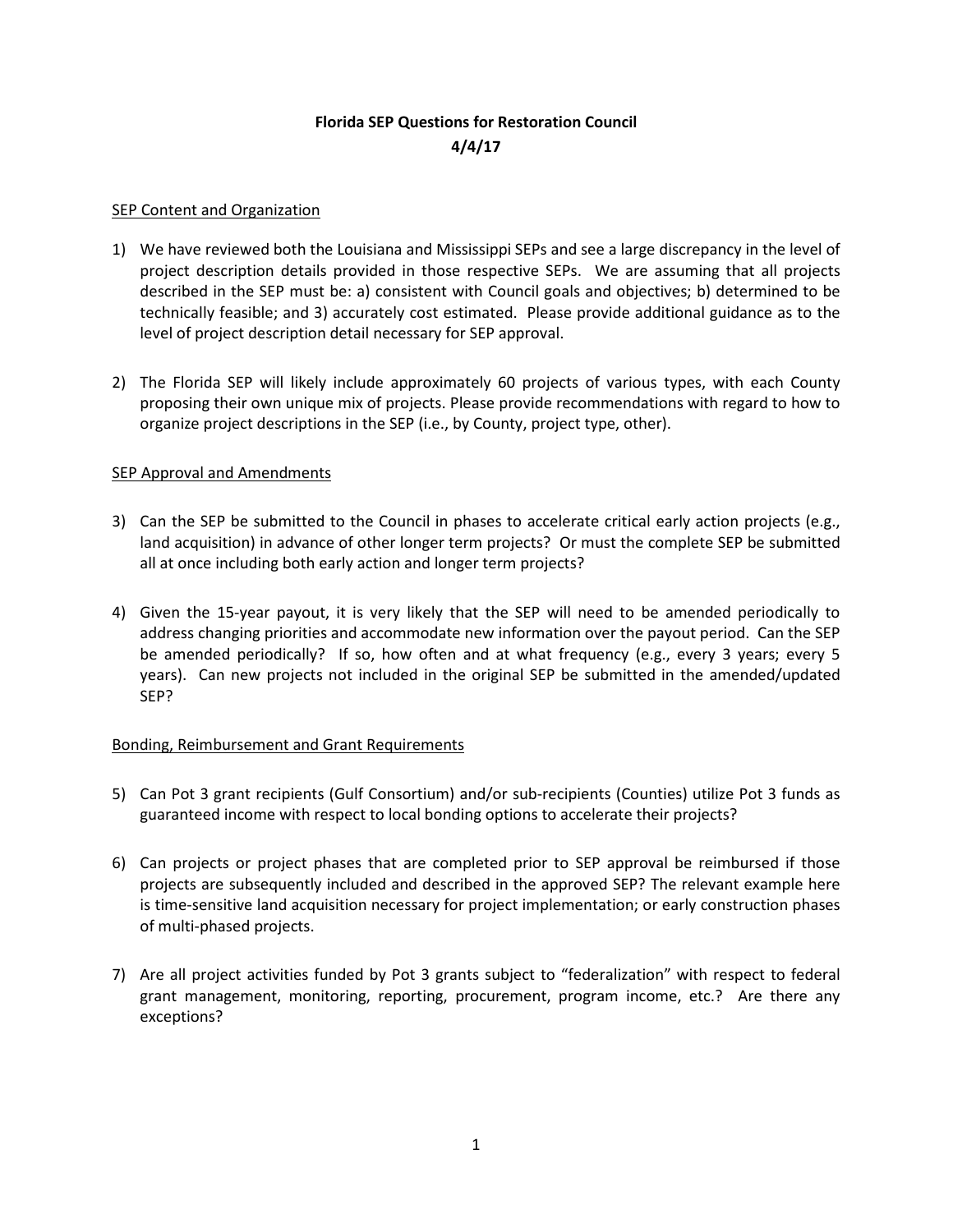#### Uses and Limitations of Pot 3 Funds

- 8) Can planning grant funds be used to conduct property appraisals for properties identified for public acquisition for conservation/restoration?
- 9) If a County purchases land with Pot 3 funds does the property need to be remain in County ownership in perpetuity? For example, if a County acquires and improves a property with POT 3 funds for septic tank abatement, can that property then be sold on the open market to a private owner for development? If so, do proceeds from the land sale need to be reinvested in the POT 3 program/projects?
- 10) Can Pot 3 funds be used to improve private lands? The relevant example here is a septic to sewer projects where the collection/conveyance infrastructure would be constructed on public easements, but the hookups and actual removal of septic tanks would be on private lands. Could Pot 3 funds be used to construct hook ups and septic tank removal on private lands?
- 11) Can various phases of a single project be funded using multiple RESTORE Act Pots? For example, could Pot 1 funds be used for design and permitting phases of a project, with Pot 3 funds being used for construction and monitoring phases of the same project?
- 12) Can a County use Pot 3 funds to construct habitat restoration projects that can in turn be used as mitigation credits to offset project impacts from other County CIP projects (e.g., Regional Offsite Mitigation Area for highway expansion)?
- 13) Can Pot 3 funds be used to purchase a private utility, or create a new public utility, for the purposes of improving and/or expanding services? The relevant example here is the establishment of a county wastewater utility to provide advanced wastewater treatment to an area currently only served by septic tanks.
- 14) Can Pot 3 funds be used as a match for local, state, federal grants/programs? The relevant example here is local match for USACE authorized dredging projects, where permitting, contractor selection, project/construction management are all completed by the Corps?
- 15) Can Pot 3 funds be used to fund another federal agency's implementation of a project? The relevant example here is a U.S. Army Corps of Engineers channel dredging project where the Corps has authorization to provide maintenance dredging but not the funding.
- 16) Can Pot 3 funds be used for projects greater than 25 miles inland of the Gulf coast, and/or in noncoastal counties? The relevant example here is the construction of a wetland treatment system in an inland county to remove pollutants from a river that flows to the Gulf, thus benefitting the adjacent coastal county and the Gulf.
- 17) Does the 25% infrastructure limitation apply to septic to sewer conversion projects? While sewer upgrade projects are technically infrastructure, the primary objective of these projects is to improve